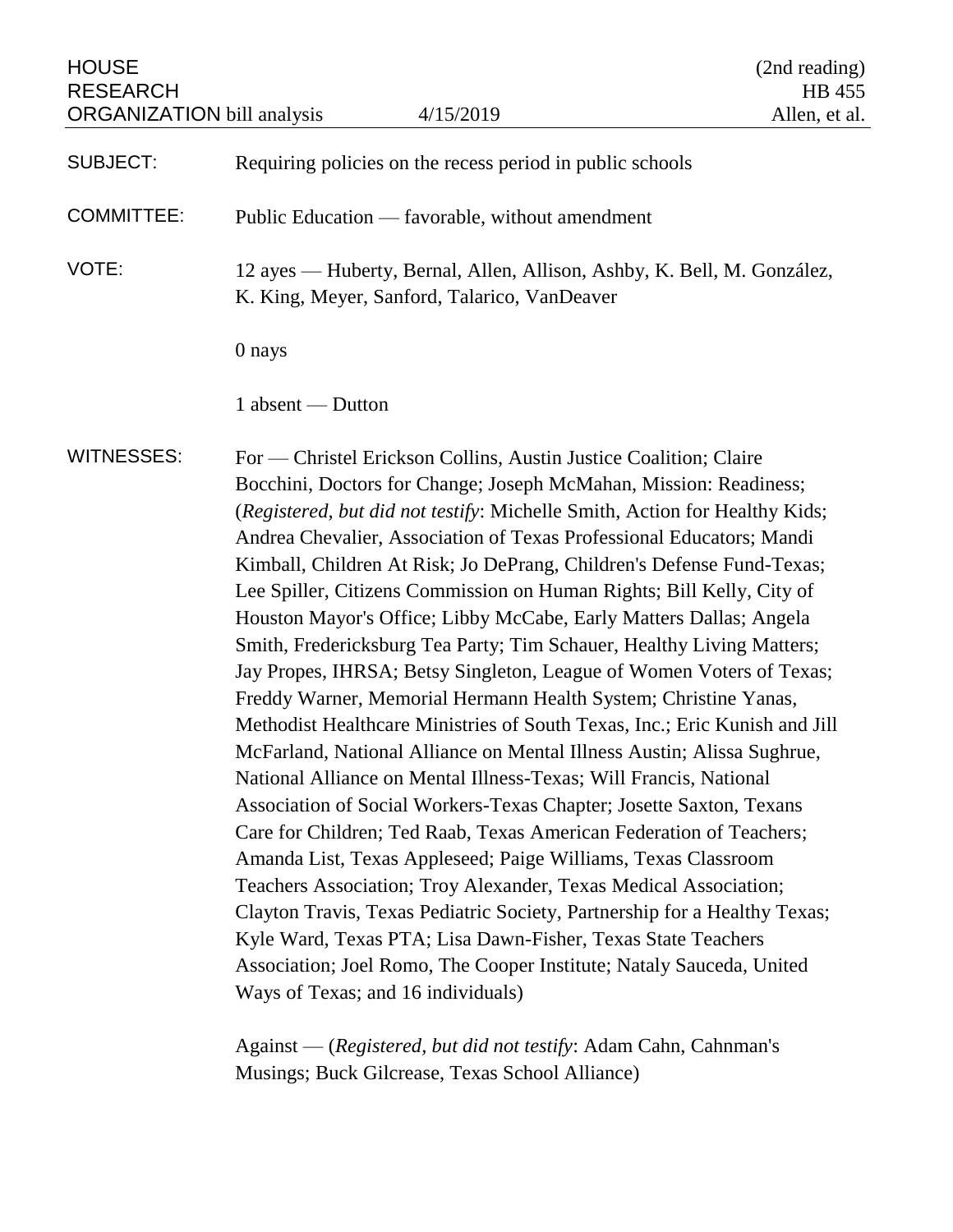## HB 455 House Research Organization page 2

On — (*Registered, but did not testify*: Crystal Dockery, Texas Association of Community Schools; Monica Martinez, Texas Education Agency; Mark Terry, Texas Elementary Principals and Supervisors Association)

DIGEST: HB 455 would require the Texas Education Agency (TEA) to develop model policies on the recess period during the school day that encouraged constructive, age-appropriate outdoor playtime. The model policies would have to include guidelines for outdoor equipment and facilities on public school campuses that maximized the effectiveness of outdoor physical activity. TEA would develop the policies by January 1, 2020.

> The bill also would require the board of trustees of each school district to adopt a recess policy based on TEA's model policies by May 1, 2020. The board would be required to review and, if necessary, revise the policy at least every five years. The recess policy would have to specify the required number of minutes of weekly unstructured playtime and whether a student's recess time could be withheld as a form of student discipline.

Each campus subject to a school district recess policy would be required to implement the adopted policy by the beginning of the 2020-2021 school year.

The bill would take immediate effect if finally passed by a two-thirds record vote of the membership of each house. Otherwise, it would take effect September 1, 2019.

SUPPORTERS SAY: HB 455 would help improve the health and fitness of Texas children and youth by requiring schools to implement recess policies that encouraged physical activity.

> Increased physical activity has many benefits and could help improve students' mental and physical health, improve their academic performance, and combat childhood obesity in Texas. As a result, the bill could lead to better health outcomes for students and decreased health care costs to the state.